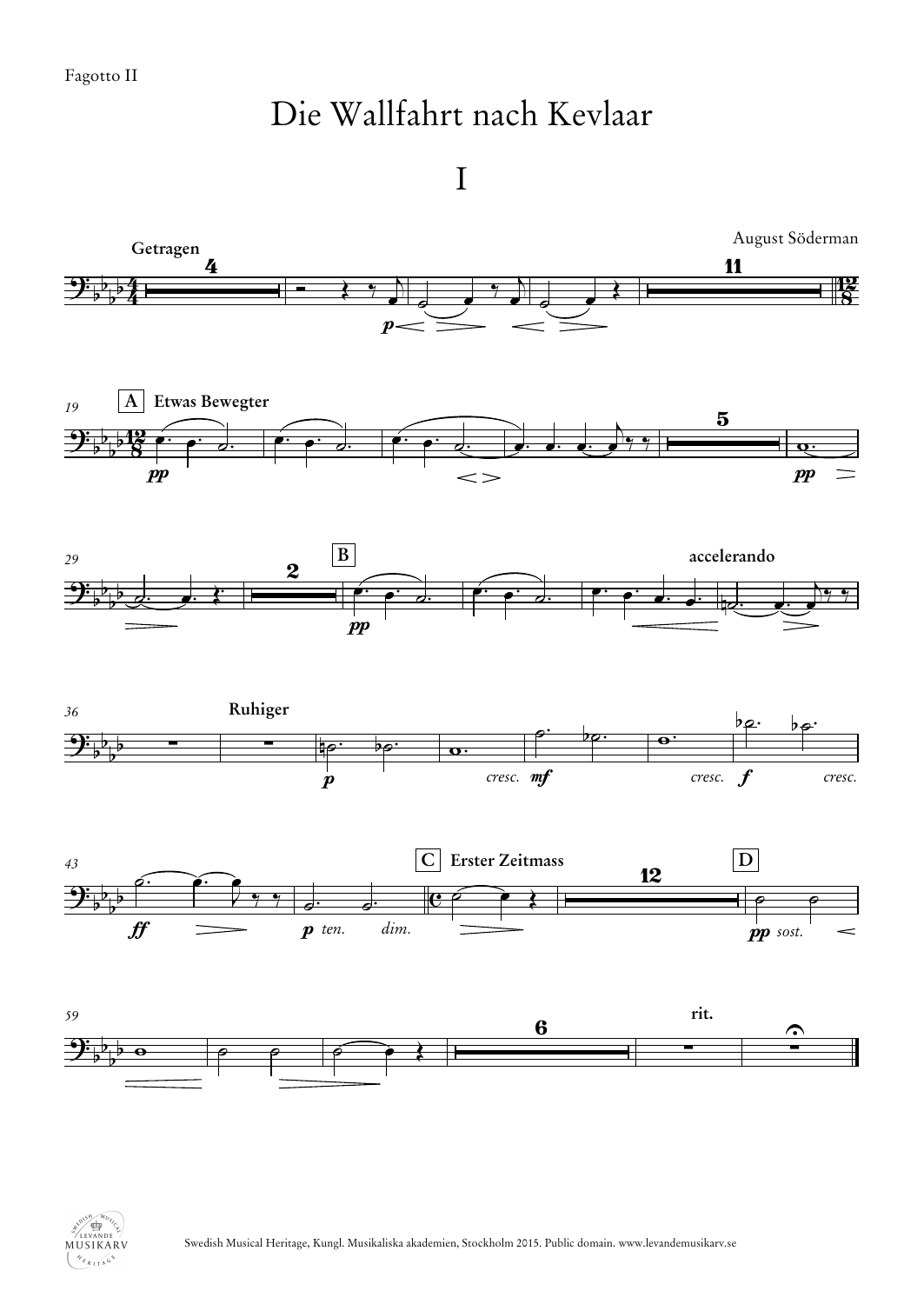## Fagotto II

II